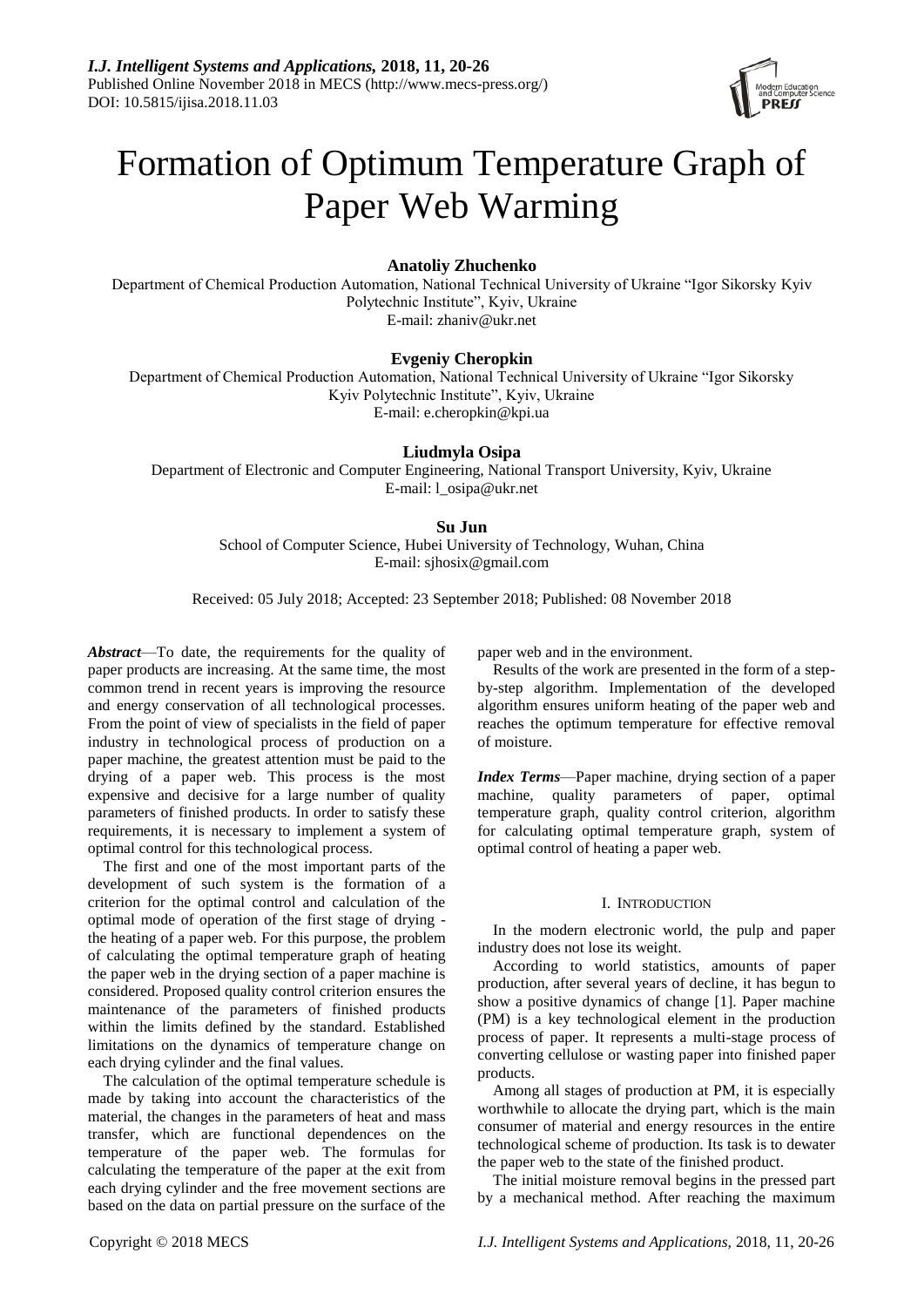allowable value, further dewatering with this method leads to the internal structure destruction of the paper structure and negatively effects on quality of finished products. After that the paper web enters the drying part. To dry the moisture content of the material, it depends on the efficiency of the press part and can range from 60 to 75%. After drying, it can fluctuate between 5 and 10%.

It usually spend 30-40% out of all material and energy resources in this work. The drying part of a paper machine (PM) consists of cylinders arranged in two rows in a chess order, which is heated by a pair from the inside.

Paper web moved from the upper cylinder passes the free movement area to the bottom, and then reach the next top and so throughout the length of the drying part. At the same time, there is an increase in the temperature of the paper web and the removal of moisture from it. During drying process, the temperature of the paper can reach up to 120 ºС, and humidity at the output - up to 5% [2].

The entire drying process consists of three periods: 1) warming the paper web, 2) main drying, 3) final drying. Each of these stages is characterized by its features of heat and mass transfer and various tasks in terms of control.

The warming process is the first stage of drying the paper web.

Its task is to bring the temperature of the paper web to the work value, the temperature at which the effective removal of moisture begins. The dynamics of this process impact the effectiveness of further drying and most of the parameters of quality [3].

During the second period, it is necessary to allocate the maximum amount of moisture from the paper web. In the period of drying - to align the temperature and moisture field of the paper web.

#### II. STATEMENT OF THE PROBLEM

Paper web is a capillary-porous colloidal material. As a result of the high temperature, it comes up with considerable jump-free increasing, there are irreversible processes of changing its internal structure, the destruction of paper filters, which aggravate the physicalmechanical indices of finished products, namely, discontinuous length, density, strength on breakage during multiple bends, resistance to dampening.

In this regard, it is necessary to smoothly change the temperature of the paper on each drying cylinder and prevent it from overheating.

During the process of controlling heating the paper web, it is necessary to have data about the optimum temperature values of the paper at the output of each drying cylinder and at the end of free movement areas.

Such information will provide an opportunity to analyse the quality of the process and form control impacts that ensure the production of a paper web with the necessary indicators of mechanical strength and increasing the resource and energy efficiency.

## III. THE CRITERION FOR CONTROLLING THE PROCESS OF HEATING THE PAPER WEB.

Based on the results of previous studies [4], analysis of solutions in aspects of reliability and quality control of industrial processes [5,6,7,8], a criterion for controlling the process of heating the paper web has been proposed and the limitations on the temperature change of the paper on the drying cylinders and free movement areas have been formed in accordance with the change in the parameters of the quality of the finished product and the critical values which is specified in the standard [9].

The criterion for optimal control of the process of heating the paper web is as follows:

$$
I(T_i^{zad}) = \sum_{i=0}^{n} (T_i^{real} - T_i^{zad})^2 \to \min
$$

where  $T_i^{real}$  - is the actual temperature of the paper at the end of the i-th-interval,  ${}^{\circ}C$ ;  $T_i^{zad}$  *i* is the task at the temperature of the paper at the end of the i-th interval, °С;

The number of intervals depends on the type of paper that is manufactured and the type of PM (number of drying cylinders may vary from 4 to 15), and restrictions:

$$
\begin{cases}\n|T_i^{real} - T_i^{zad}| \leq e \\
F_{min}^c \leq F_i^c \leq F_{max}^c \\
T_{min}^c \leq T_i^c \leq T_{max}^c \\
Restrictions on quality parameters,\n\end{cases}
$$

where e - permissible temperature deviation (depends on the type of paper),  $\degree$ C;

 $F_i^c$  – vapor flow in the pipeline to the drying cylinder on the i-th interval, kg / h;

 $F_{min}^c$ ,  $F_{max}^c$  – the allowable maximum values of steam flow in the pipeline to the drying cylinder,  $kg / h$ ;

 $T_{min}^c$  - the minimum temperature value at which the paper quality parameters correspond to the values set in the standard,  $\mathcal{C}$ ;

 $T_{max}$ <sup>c</sup> - the maximum temperature value at which the paper quality parameters correspond to the values set in the standard, °*С.*

Limitations on quality parameters depend on the type of paper being produced and formed separately.

Limit values of quality parameters are standardized for each type of paper. In general, the following parameters are standardized:

- 1. Weight of  $1 \text{ m}^2$  of paper, g.
- 2. Thickness г / см<sup>2</sup>.
- 3. Discontinuous length, м.
- 4. Breakdown strength during multiple bends, amount of double bends.
- 5. Degree of gluing, mm.
- 6. Whiteness of each side,%.
- 7. Smooth.
- 8. Mass fraction of ash,%.
- 9. Linear deformation,%.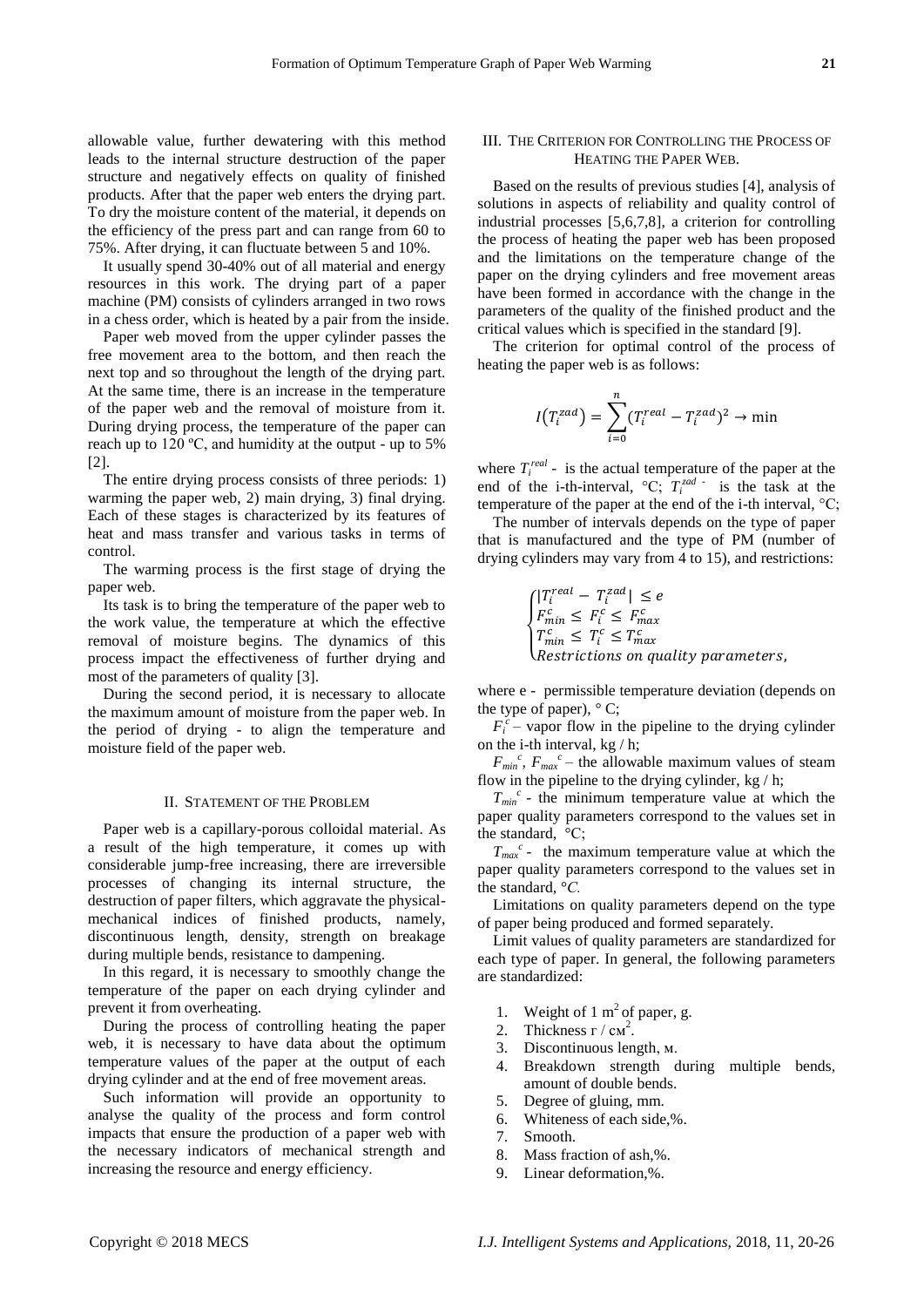- 10. Bursting, number of rubbish per  $1 \text{ m}^2$ .
- 11. Moisture, %.
- 12. Surface stability to plucking, м/с.

Restrictions were imposed for all of these quality parameters. Restrictions for «discontinuous length» is as follows*:*

*Rd(i)≥Rdgost(s)*

where  $Rd_{\text{gost}(s)}$  – parameter value for «discontinuous length» is given in the standard (this value is determined by the types of paper); *s* – the definition of the final product (Higher, First, A, B).

In the expression *Rd(i)≥Rdgost(s)* it is necessary to understand that *i* referring to the interval at the range 1…n. In that case, *Rd(i)* – parameter value of «discontinuous length» for the paper web at the end of the 1-th interval.

Durability at breakage during multiple bends (double bends):

$$
Dd(i)\geq Dd_{\text{gost}(s)}
$$

where  $Dd_{\text{post(s)}}$  –the number of double bends is given in the standard ( this value is different for different types of paper).

Gluing degree:

$$
Sp(i)\ge Sp_{gost(s)}
$$

where  $Sp_{\text{gost}(s)}$  – the value of the "gluing-up" parameter. It is given in the standard (this value is determined by the types of paper). This parameter is unique for all types of paper (which is considered as an example) and therefore the coefficient "s" is absent.

Paper weight:

$$
M_{gost(s)}^{min} \leq M(i) \leq M_{gost(s)}^{max}
$$

where  $M_{gost(s)}^{min}$ ,  $M_{gost(s)}^{max}$  – the minimum and maximum legitimate mass values of 1  $m^2$  are given in the standard (this value is different for various types of paper).

The humidity value in the process of heating part does not impose a limitation due to the small amount of water removed from the material. This feature is due to the low temperature of the paper at this drying period.

Dependence between the qualitative parameters and the drying cylinder temperature is established as follows:

qualitative parameter  $= f$  (drying cylinder temperature).

For the parameter of "discontinuous length" we get the following dependence:

$$
Rd{=}rI^*T{+}r0\,,
$$

where  $Rd$  – value of discontinuous length parameter, m; *T* – the drying cylinder temperature,  ${}^{\circ}C$ ; *r1*, *r0* – weight coefficients that depends on the technological parameters of the process and the characteristics of the paper web.

For tensile strength during multiple bends a more complex dependence is formed. It is necessary to apply a piecewise-specified function for the dependence description whereas the value of this parameter is a discrete value:

$$
Dp = \begin{cases} \nDp_1, T_1 \le T \le T_1 \\ \nDp_2, T_2 < T \le T_3 \\ \n\vdots \\ \nDp_n, T_{n-1} < T \le T_n \n\end{cases}
$$

where  $Dp_1$  *Dp<sub>n</sub>* – the number of double bends for a given temperature range, pcs .;  $T \dots T_{n-1}$  – the temperature of drying cylinders, °С. All of the values above depend on the paper type being manufactured.

For the gluing degree parameter:

$$
Sp = s2*T^2 + sI*T + sO
$$

where  $Sp$  – degree of gluing, mm;  $s2$ ,  $s1$ ,  $s0$  – weight coefficients whose values depend on technological parameters of the process and the features of paper web.

#### IV. OPTIMUM GRAPH OF HEATING THE PAPER WEB

To calculate the value of the proposed optimal control criterion, first of all, it is necessary to have information about the temperature issue at the end of each drying cylinder and free movement area. Moreover, in case of an extremely fast process duration and a change of large amount of technological parameters arises the problem of obtaining dynamically changing optimal temperature graph of heating a paper web by taking into account the peculiarities of the technological process.

At the same time, the solving of the designated problem should take into account the necessity of speeding up the paper's temperature to the prescribed value (completion of the warming-up). However, since the paper refers to capillary-porous colloidal substance, therefore, with a sharp increase of temperature, occurs irreversible processes of destruction of the internal structure which leads to a significant deterioration of qualitative parameters. It`s also leads to the surface contamination of the drying cylinders and dramatically reduces efficiency of drying.

To sum up, it is formed the test to obtain the optimal temperature graph of heating which will provide the most rapid heating of the paper to the optimal value with restrictions on the quality indicators of the final product by taking into account rapid change of technological parameters of the process.

The general view of the optimal temperature graph of heating the paper web is as follows:

 $T_{\text{gr}}$  (P1) - the maximum permissible value of the temperature of the paper web at the end of the heating stage, limited by the most sensitive quality parameter,  $\mathcal{C}$ ;

 $T_{gr}$  (P1) is the minimum permissible value of the temperature of the paper web at the end of the heating

Copyright © 2018 MECS *I.J. Intelligent Systems and Applications,* 2018, 11, 20-26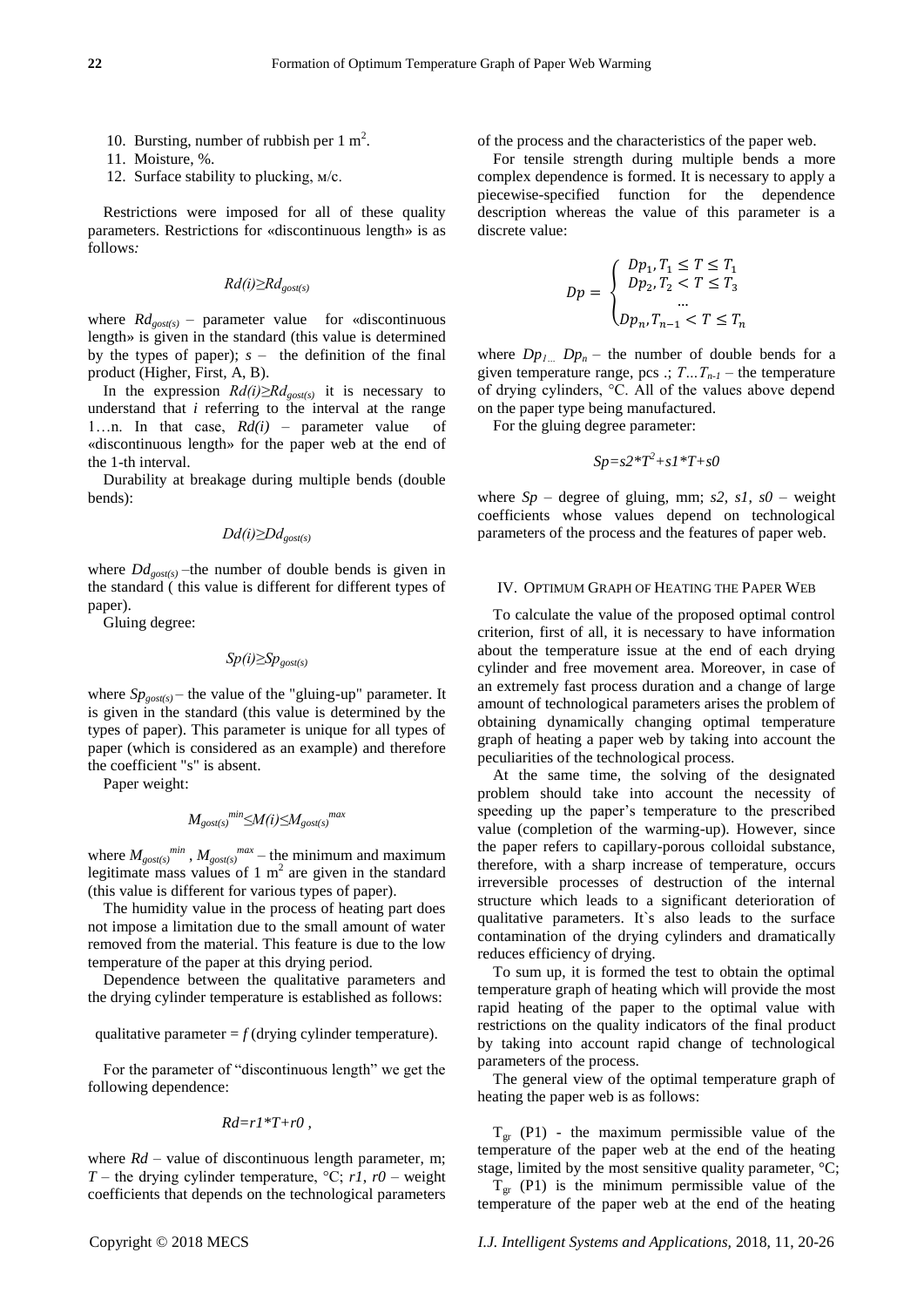stage, limited by the most sensitive quality parameter,  $\mathcal{C}$ ;

T\_*final* - temperature of the paper at the end of the heating stage,  $\mathcal{C}$ ;

T*\_initial* - the temperature of the paper at the beginning of the warm-up phase,  $\degree$ C;

 $T_{st}$ (min) - minimum initial possible temperature of the paper,  $C$ ;

 $T<sub>st</sub>(max)$  - maximum initial possible temperature of the paper,  $C$ ;

As can be seen from the analysis of Figure 1, in each cycle, there are 2 critical points that correspond to the temperature at the end of drying cylinder and at the end of the free movement area.

Consequently, to construct a temperature drying graph, it is necessary to calculate two sets of temperature values, named: at the moment of paper leaving the drying cylinder (the first critical point) and its corresponding value at the end of the free movement area (second critical point).

The number of cycles (n), and hence the drying cylinders are determined by the type of paper produced and the characteristics of the PM.



Fig.1. The general optimum graph of heating the paper web

## V. ALGORITHM FOR CALCULATING THE OPTIMAL TEMPERATURE GRAPH FOR HEATING THE PAPER WEB

The process of calculating the optimal temperature graph of heating a paper web is advisable to submit in the form of a step-by-step algorithm.

This allows its further implementation in form of special mathematical form and software for modeling the overall drying process and the creation of a system for automatic control of the drying part of the PM.

The algorithm consists of 2 parts:

- calculation of the temperature of the paper web on the drying cylinder;
- calculation of the temperature of the paper web on the free movement area

For each of the calculations there is its own test for the final temperature  $(T_z \text{ and } T_z(\text{cc}))$  for each drying cylinder and the general task for the entire process of heating the paper web.

Calculation of the temperature of the paper web begins from the moment the paper arrives on the first drying cylinder.

Currently available information from the following sensors:

- temperature of the paper web on the press part;
- humidity of the paper web on the press part;
- Air temperature in the drying section of the paper machine;
- Humidity of air in the drying section of the paper machine.
- Data on the geometric dimensions of the drying section (drying cylinder parameters, free movement areas), as well as data on the type of paper produced, the critical values of its quality indicators, which are standardized by the relevant standard (GOST, DSTU).

The result of the algorithm's operation is the array of temperature of the paper web at the end of each drying cylinder and free movement area, which corresponds to the optimum temperature graph of heating the paper web.

The block diagram of the algorithm for calculating the optimal temperature graph of heating the paper web is shown in Fig. 2

The developed algorithm should be supplemented with calculation units for:

- 1. Pressure in the environment.
- 2. Pressure over the paper web surface.
- 3. Duration of paper stay on the free movement area.
- 4. Value of heating the paper on the drying cylinder, taking into account the temperature decrease on the previous free motion area.
- 5. Mass transfer coefficient, as a function of the partial pressure above the paper web surface and in the environment.

Block 1. To start the algorithm, the initial parameters of the process, the temperature and humidity of the paper at the entrance to the drying cylinder, the parameters of the drying cylinder and the environment in the free movement region are introduced.

Block 2. Calculation of the heating value of paper on the drying cylinder (depending on the initial temperature  $T_{n0}$  and the allowable value of temperature change  $\Delta T_{don}$ , quality restriction).

Block 3. If the temperature at the exit from the current drying cylinder exceeds the task temperature  $(T_{n0} + \Delta T_{don})$  $\geq T_z$ , it is necessary to reduce the value of  $\Delta T_{\text{dop}}$ , otherwise, it will cause overheating of the web and decrease of qualitative indicators, and then proceed to block 4.

If  $(T_{n0} + \Delta T_{\text{dop}}) < T_z$ , it then proceed to the calculation of the temperature at the exit from the drying cylinder of block 5.

Block 4. Calculate the permissible change in the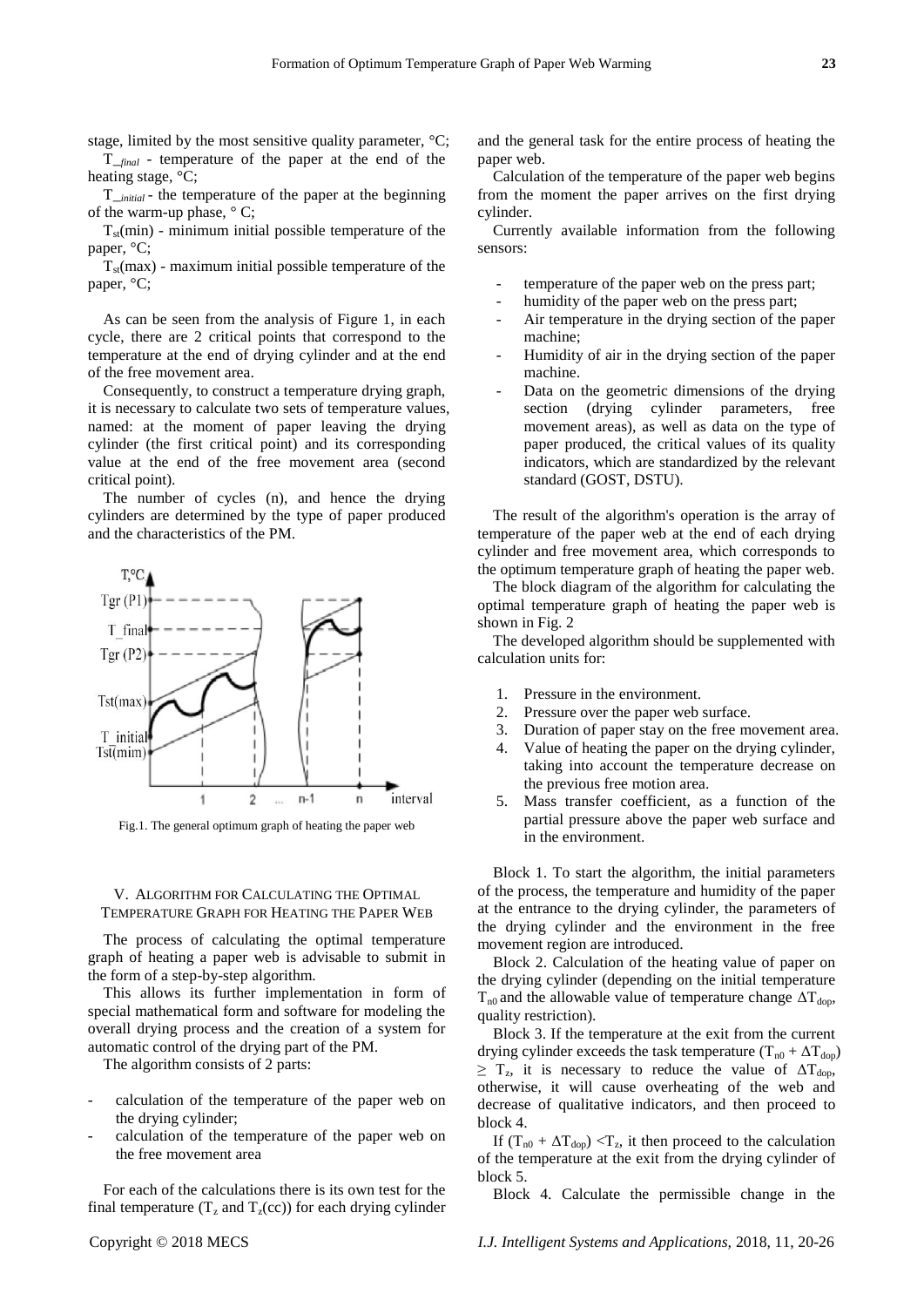temperature of the paper web on the current drying cylinder (without overheating):

$$
\Delta T_n = T_z - T_{n0}.
$$

It will then go to block 5.

Block 5. Based on the temperature at the beginning of the drying cylinder  $T_{n0}$  and the heating value  $\Delta T_n$ , we calculate the temperature at the end of the current cylinder:

$$
T_n = T_{n0} + \Delta T_n
$$



Fig.2. Algorithm for calculating the optimal temperature graph of the heating of a paper web.

After its exit from the drying cylinder, the paper passes through the area of free movement. The temperature web at the output is calculated according to the formula proposed in [10]:

$$
T_n (cc) = 21.844 \ln (p_n) - 2.564,
$$

where  $p_n$  – the partial pressure on the material surface, Pa.

This value depends on the temperature of the paper at the beginning of the free motion (the exit from the drying cylinder). The calculation of  $p_n$  should be carried out according to different formulas, depending on the temperature value.

Block 6. If  $T_n < 60$  °C, it will then calculate  $p_n$  and go to block 7. Otherwise, go to block 8.

Block 7. The calculation of  $p_n$  is carried out according to the formula proposed in [10]:

$$
p_n = \frac{p_{ov} + (p_{n0} - p_{ov})}{e^{\frac{\beta_r r \tau}{P_{cn}(c_c + c_w u) }}}
$$

where  $p_n$ ,  $p_{ov}$  – the partial pressures on the surface of the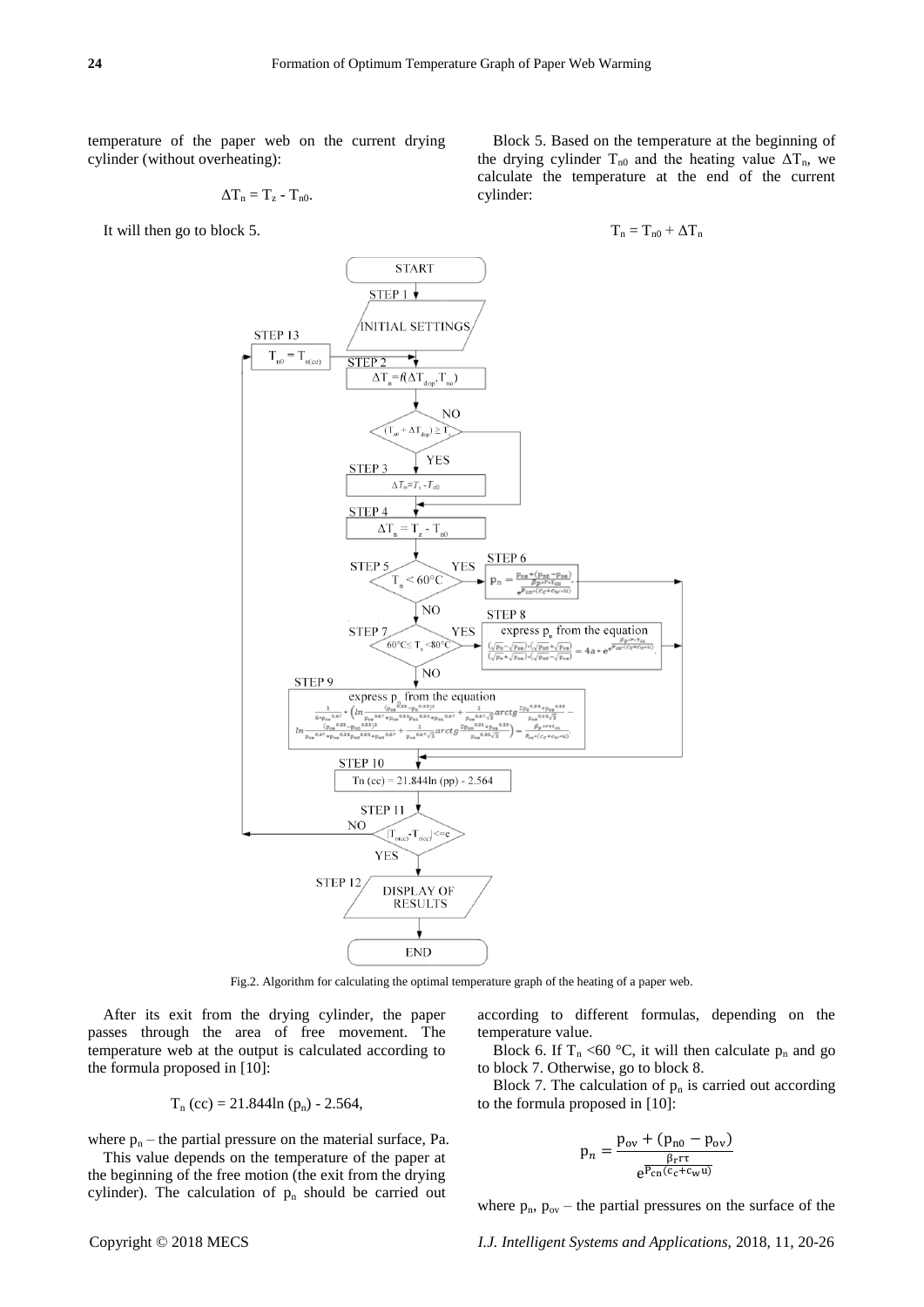$\beta_r$  – the mass exchange coefficient, it is assigned to the difference of partial pressures, kg /  $(m^2 * h * Pa)$ ;

where  $p_n$ ,  $p_{ov}$  - partial vice on the surface of the material and in the environment, Pa;

 $c_c$  - heat capacity of dry material, kJ/(kg °C);

 $c_w$  - heat capacity of water, kJ/(kg °C);

 $\tau$  - time of the paper in the area of free movement, c;

 $P_{cn}$  - mass of square meter of dry web,  $g/m^2$ ;

u - the moisture content of the paper web, kg/kg.

After that we go to block 11 to calculate the final temperature.

Block 8. If 60 °C  $\leq T_n$  <80 °C, it will go to block 9. If the temperature exceeds 80  $\mathcal{C}$ , it will go to block 10.

Block 9.  $p_n$  calculation based on a formula is proposed in [10]:

$$
\frac{(\sqrt{p_n}-\sqrt{p_{ov}})(\sqrt{p_{no}}+\sqrt{p_{ov}})}{(\sqrt{p_n}+\sqrt{p_{ov}})(\sqrt{p_{no}}-\sqrt{p_{ov}})} = 4ae^{e^{\frac{\beta_r r \tau}{\rho_{cn}(c_c+c_w \tau)}}
$$

After that we go to block 11.

Block 10. At the temperature of the paper, the exit from the drying cylinder is more than 80  $\degree$ C, the calculation of  $p_n$  should be carried out by the iteration method [11] from the previous equation, as indicated in [10]:

$$
\frac{1}{6p_{ov}^{0.67}} \left( \ln \frac{(p_{ov}^{0.33} - p_n^{0.33})^2}{p_{ov}^{0.67} + p_{ov}^{0.33}p_{n1}^{0.33} + p_{n1}^{0.67}} + \frac{1}{p_{ov}^{0.67}\sqrt{3}} \arctg \frac{2p_n^{0.33} + p_{ov}^{0.33}}{p_{ov}^{0.33}\sqrt{3}} - \ln \frac{(p_{ov}^{0.33} - p_{n0}^{0.33})^2}{p_{ov}^{0.67} + p_{ov}^{0.33}p_{n0}^{0.33} + p_{n0}^{0.67}} + \frac{1}{p_{ov}^{0.67}\sqrt{3}} \arctg \frac{2p_{no}^{0.33} + p_{ov}^{0.33}}{p_{ov}^{0.33}\sqrt{3}} \right)
$$
\n
$$
= \frac{\beta_r r \tau}{p_{cn}(c_c + c_w u)}.
$$

Block 11. According to the value  $p_n$  (depending on the initial temperature) calculate the temperature in the end of free movement area.

Block 12. If:

$$
|T_n(cc) - T_z(cc)| \leq e
$$

where e is the allowable maximum temperature deviation at the end of the free motion region, the heating process is complete and the system produces a temperature graph (optimal values of the temperature of the paper on each drying cylinder and the free movement area) [12].

If equality is not satisfied, the heating process should be continued on the next drying cylinder.

Block 13. The temperature at the input of the next drying cylinder is assigned to a temperature value at the end of the free movement area and the algorithm begins from the beginning.

#### VI. CONCLUSION

This paper proposed a solution for calculating the optimal temperature graph of heating a paper web in the drying section of the paper machine. The main attention during the development of this solution is given by considering the peculiarities of the processes of heat and mass transfer at different temperatures of the paper and the drying cylinder, taking into account the partial pressures on the surface of the paper web and in the environment. The result of the work is presented in the form of the stepwise algorithm implemented in form of special software for calculating and adjusting the optimal temperature graph of the heating of the paper web in real time.

The developed algorithm includes the following main elements:

- Initialization of initial parameters:
- Calculation of the optimal amount of paper heat on each drying cylinder;
- Calculation of the value dropping in the temperature of the contact layer of the paper web on the free movement areas;
- The choice of formulas for further calculation based on information on the current value of the temperature of the paper web;
- Checking the optimum value of the temperature web or transferring the calculation to the next drying cylinder.
- The main advantages of the proposed algorithm are:
- Versatility for different types of paper and drying parameters;
- Ease of implementation in different programming languages and in various software environments.

The use of the proposed algorithm provides an opportunity to improve the quality control of heating the paper web and the entire drying process as a whole. Results of the work were tested on the "Kyiv Cardboard and Paper Mill" Obukhiv, Kyiv region. Further development of work will be carried out in two directions:

- a) Development of a new system for controlling heating the paper web based on the proposed algorithm.
- b) Development of this algorithm for calculating the optimal temperature graph of the entire drying process with the development of a comprehensive control system.

#### **REFERENCES**

- [1] Pulp and paper capacities. Food and agriculture organization of the united nations. Rome, Roma, 2016.
- [2] Ivanov S. N. Tehnologiya bumagi. M.: Lesn. prom-st, 1970. – 696 s. (in Russian)